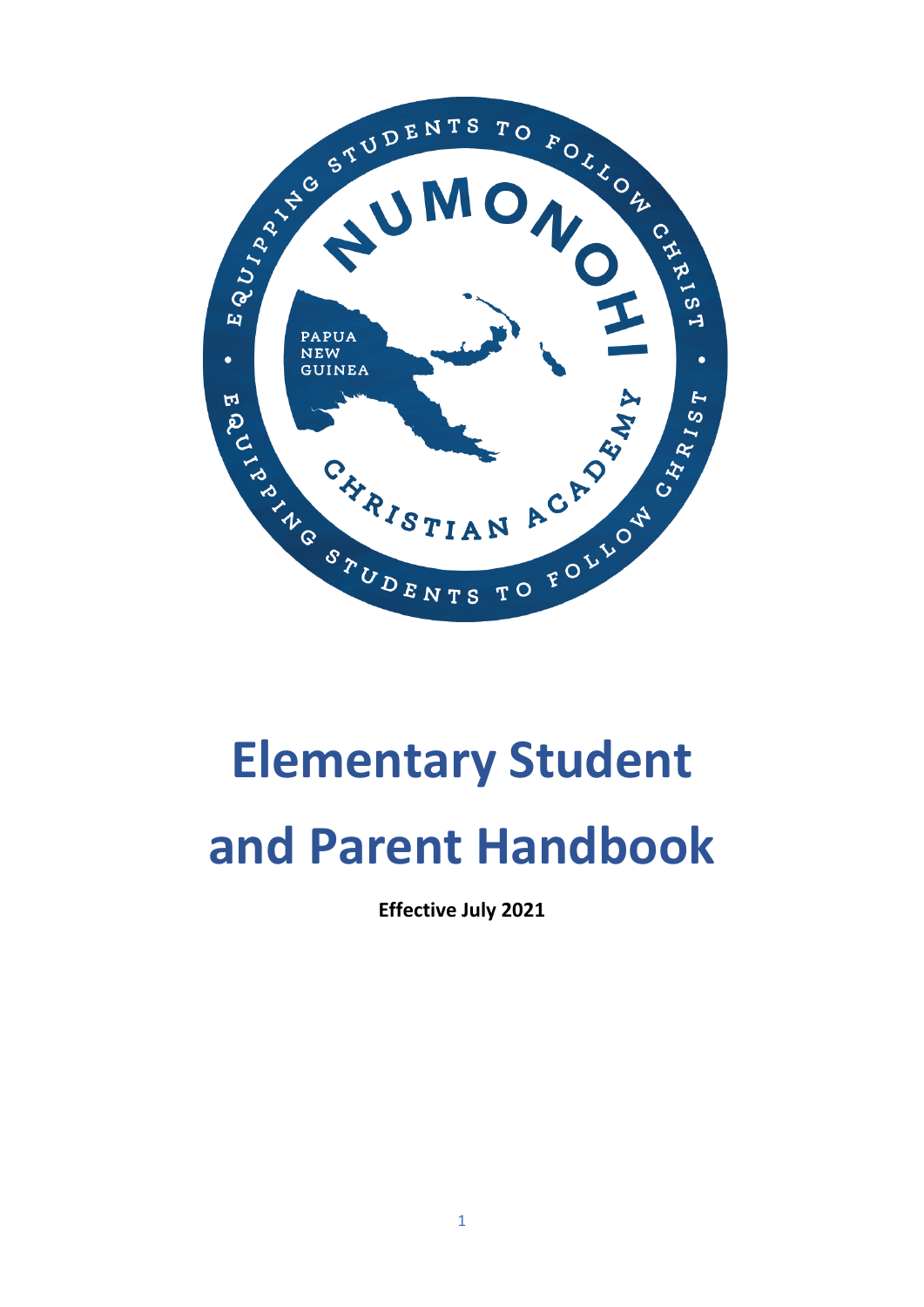# Contents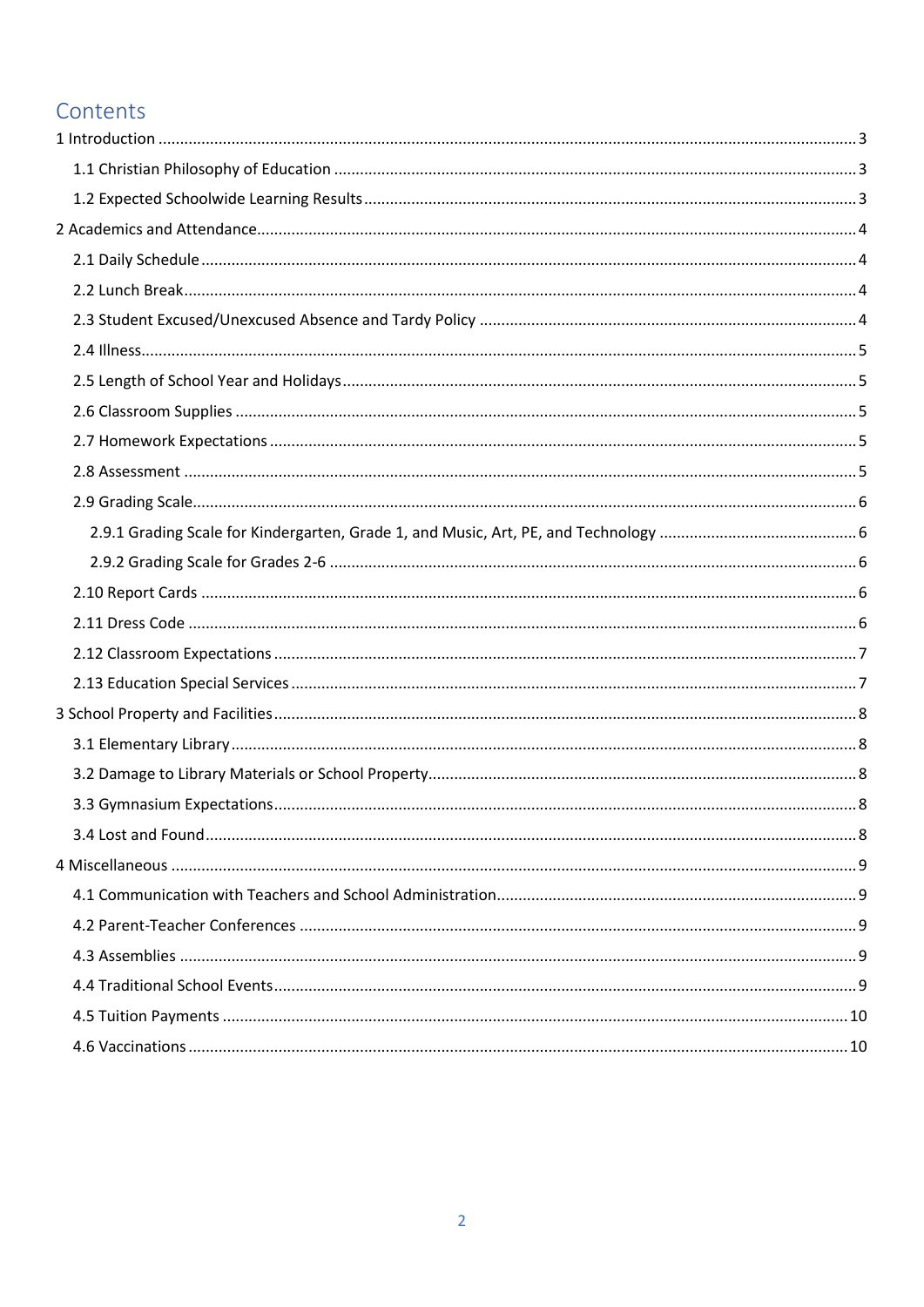# <span id="page-2-0"></span>1 Introduction

#### **Vision Statement**

Equipping students to follow Christ.

#### **History and Purpose**

Numonohi Christian Academy exists to glorify God and assist in establishing indigenous, tribal churches throughout PNG by supporting parents in providing a Christ-centered education for their children. Numonohi Christian Academy was raised up to meet the educational needs of the children of New Tribes missionaries. When staff and facilities are sufficient, the school will also be open to other evangelical missions serving in Papua New Guinea and evangelical PNG citizens of similar doctrine to New Tribes Mission. It was begun in 1966 in temporary facilities at the Oliguti base. Soon afterward development of the new school began at Numonohi (now known as the Lapilo Center). After four years the school was moved to its new permanent home, to start the February term of 1971. The school is a faith project of the NTM missionaries of the Papua New Guinea field.

**School Verse** "The fear of the Lord is the beginning of knowledge." Proverbs 1:7

**School Colors** Royal Blue and White

**School Mascot** Cougar

# <span id="page-2-1"></span>1.1 Christian Philosophy of Education

Education is a means through which God works to bring glory to Himself by developing the character of Christ in each individual. Education is to be founded in the Bible. The Bible itself is to be studied; its principles are to be learned. A bible-centric worldview is a necessary requisite for understanding and evaluating all else outside the Bible. The Bible presents and is reality.

The purpose of the Christian school is to aid parents in the fulfillment of these responsibilities. Home and school are cooperating partners in the education of the child. The school is never a substitute for the home.

Methodology for instruction, evaluation, and discipline are to be based on the Scriptures. To be taken into account is the fact that each child is a unique individual with varying aptitudes and abilities given to them by God. Each child is to be encouraged to develop these to his fullest capacity by developing a Christian mind.

# <span id="page-2-2"></span>1.2 Expected Schoolwide Learning Results

NCA's Expected Schoolwide Learning Results, also known as the NCA ABCDs are as follows:

A—Academics

NCA students will demonstrate proficiency in core subjects.

B—Biblical Worldview

NCA students will understand and apply a Biblical worldview.

C—Changes

NCA students will be practically prepared for the transition to the next step of life.

D—Diversity

NCA students will value diversity and demonstrate teamwork.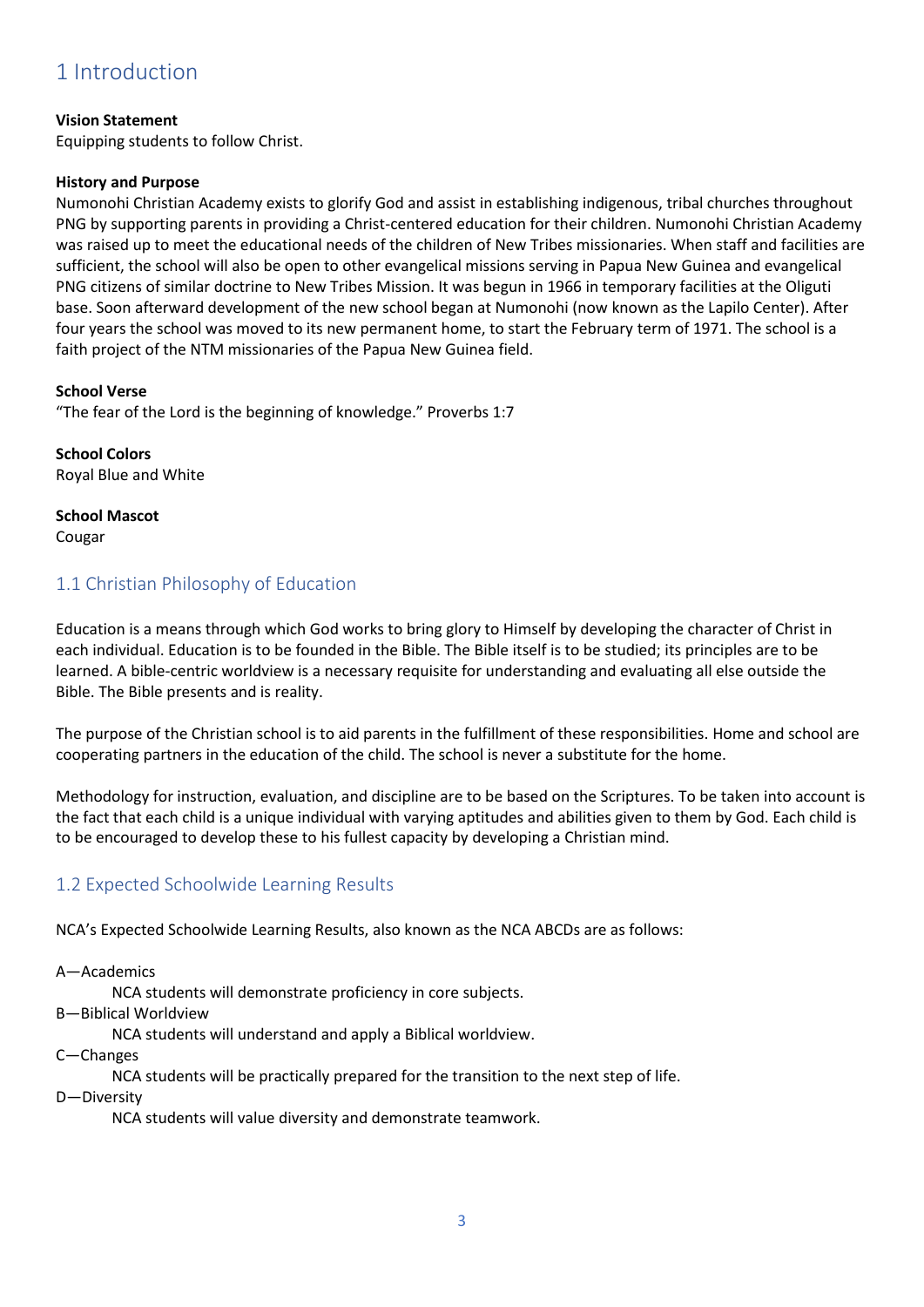# <span id="page-3-0"></span>2 Academics and Attendance

# <span id="page-3-1"></span>2.1 Daily Schedule

7:35 – Warning Bell (students allowed on porches) 7:45 – Classes Begin (tardy if entering the class after 7:45) 10:10 – Recess 10:30 – Classes Resume 12:10 – Lunch Break 1:00 – Classes Resume (tardy if entering the class after 1:05) 2:45 – Classes Dismiss for the day

Kindergarten is a partial day program that follows the daily schedule until 12:10.

# <span id="page-3-2"></span>2.2 Lunch Break

Students that live at Lapilo Center go home to eat lunch at 12:10 and may return to the school campus at 1:00. Non-Lapilo resident students must eat lunch in the designated lunch area unless their parents make other arrangements and notify the school of these plans. An adult will be present with the non-Lapilo students while they eat lunch and have a recess time.

# <span id="page-3-3"></span>2.3 Student Excused/Unexcused Absence and Tardy Policy

#### **A. Excused Absences**

- 1. "Requested" excused absences are acceptable under the following conditions:
	- a. Parents authorize the absence from school. (As a courtesy to the administration and teachers, it is recommended that parents complete an Advance Notification form to allow teachers the ability to plan for student's absence, and to make parents aware of what the student may be missing on the planned absence days.)
	- b. The student can be required to submit any homework, project, or report, or to take a test on the day before the planned absence, at the teacher's discretion.
	- c. Excused absences may not be obtained for tournaments except for students who have siblings in grades 11 or 12 participating in a Provincial Tournament.

2. Emergencies and illness are considered excused absences. Please email or phone the elementary office if the student will be absent.

#### **B. Unexcused Absences**

1. Unexcused absences will be recorded when a student is absent from any class, and one of the following conditions exists:

- a. The student fails to bring a note from parents excusing their absence (within two days) or there was no Advanced Notification of Absence.
- b. The absence was an unauthorized attendance of a Provincial Tournament.

2. The academic consequence of an unexcused absence will be a 2.5% reduction in the term grade of each subject/class for each day missed.

3. If a student is absent due to suspension, expulsion or other disciplinary action, then the absence will be treated as an unexcused absence and the student will receive the resulting academic consequences as stated above.

#### **C. Tardies**

A tardy is obtained when a student is late for class for any amount of time. If the student arrives after 10 am, it will be considered a half-day absence.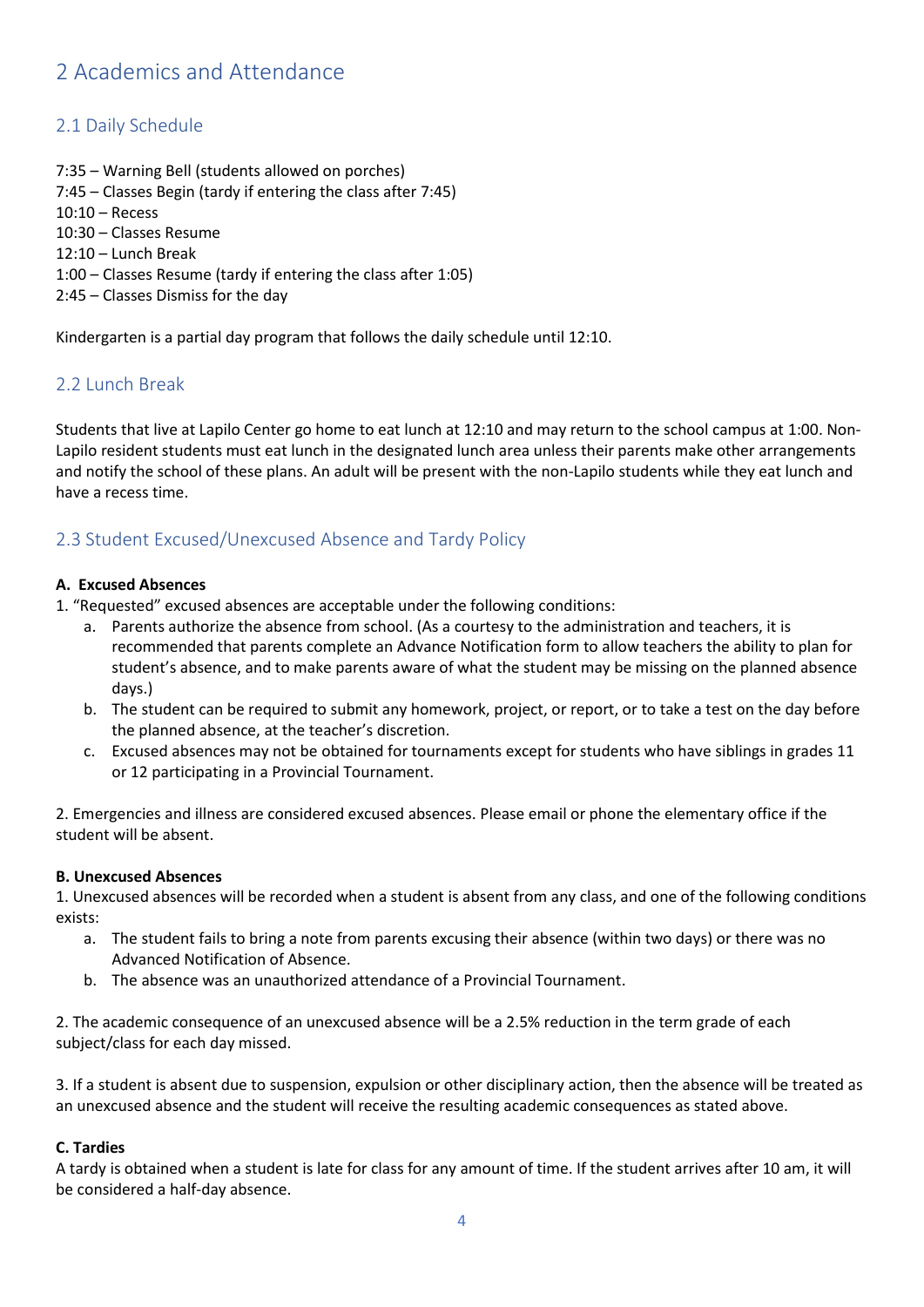#### <span id="page-4-0"></span>2.4 Illness

If your child should become ill or injured during the school day, the office will contact you or the contact person on your form. Please keep your child home if they are sick and could be contagious. Students should be fever free and symptom free for 24 hours before returning to school.

## <span id="page-4-1"></span>2.5 Length of School Year and Holidays

The school year consists of at least 160 teaching days and several days for professional development and orientations. This is divided into two semesters, each 18 weeks long. The breaks between terms is two-and-a-half weeks long. The break between school years is at least ten weeks long.

Any official Papua New Guinea holidays that fall during the school year are observed. There will not be any official observance of holidays of other nations.

The school calendar is available via News and Notes and on the NCA website.

#### <span id="page-4-2"></span>2.6 Classroom Supplies

Textbooks for all classes are provided by the school, both consumable and hardback. All non-consumable textbooks are to be covered and it is the teacher's responsibility to see that all books distributed to the students get covered at the beginning of the year. Classroom supplies are provided by the school, including pencils, erasers, crayons, pens, and paper.

Students need to purchase a PE hat from the elementary office and wear it for all PE classes.

#### <span id="page-4-3"></span>2.7 Homework Expectations

Homework may be given to students in grades 1-6. Elementary grades should expect 10 minutes per night per grade level on average (e.g., a grade 3 student should expect to have 30 minutes of homework). A student who works more slowly in doing their assignments should expect to spend more time than the average student. Normally, homework is not assigned over school breaks.

Examples of possible homework assignments: reading orally, reviewing Bible verses, Bible questions and answers, studying spelling words, studying for tests, math flash cards, etc. Unfinished class work is not considered "assigned homework".

The grade will be reduced for late homework. The amount of the reduction will be at the discretion of the teacher.

#### <span id="page-4-4"></span>2.8 Assessment

Students entering kindergarten or grade 1 will need to meet with one of the teachers for an evaluation to assist in grade placement or reading readiness. If a student is transferring from another school system, we may do an assessment before the student starts classes at NCA.

NCA administers ERB's Comprehensive Testing Program each year. This is a battery of standardized tests that is used as a tool to mark progress from year to year and is used to compare NCA overall to other schools.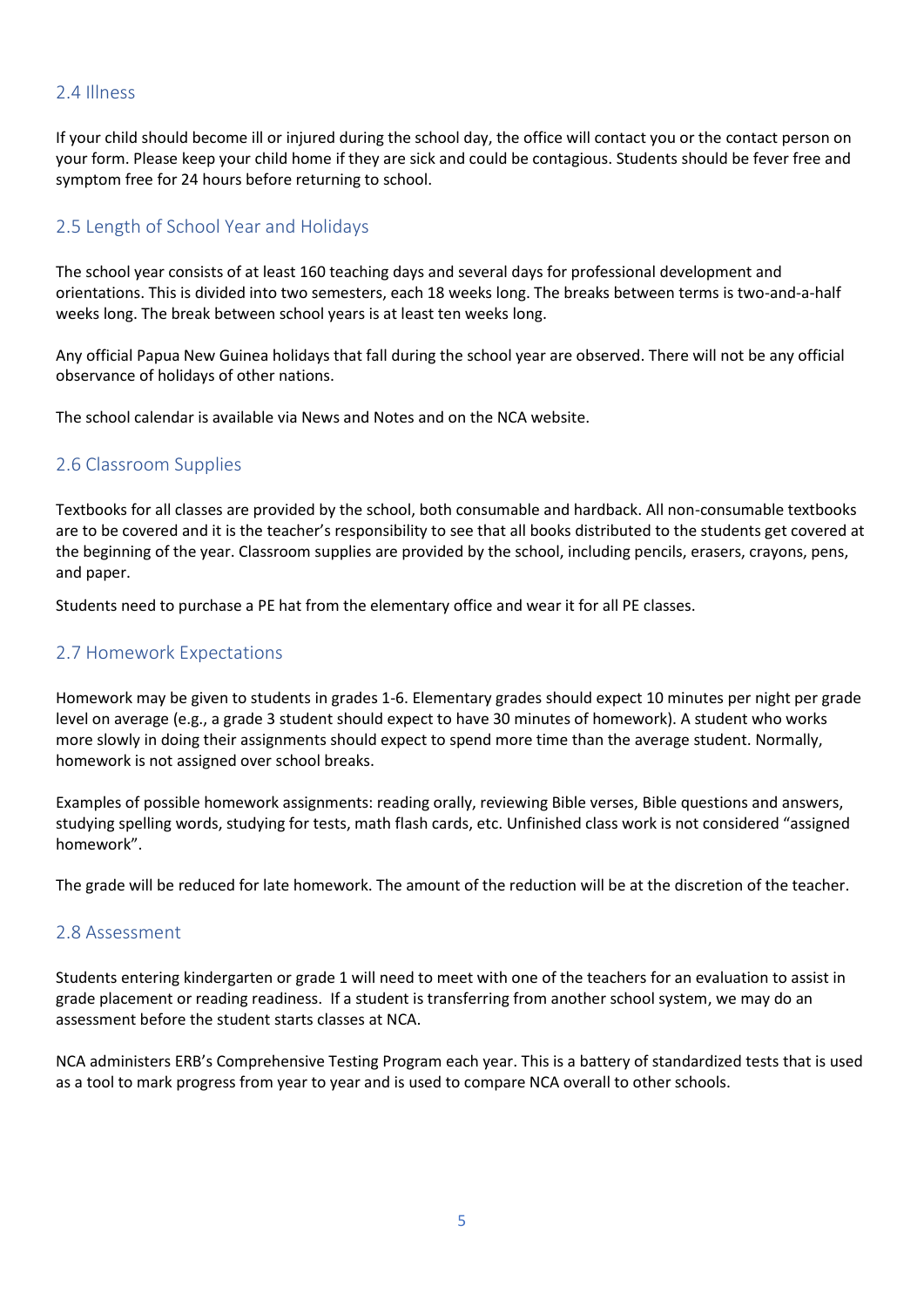## <span id="page-5-0"></span>2.9 Grading Scale

#### <span id="page-5-1"></span>2.9.1 Grading Scale for Kindergarten, Grade 1, and Music, Art, PE, and Technology

E – Excellent – The student shows ability beyond the goals for the term.

S – Satisfactory – The student's progress fulfills the requirements of the goals for the term.

N – Needs Improvement – The student is not satisfactorily fulfilling the requirements of the goals for the term and may benefit from additional parental/home support.

I – Improvement Noted – The student has improved, but is still not fulfilling the requirements of the goals for the term. Continued parental/home support is strongly encouraged.

#### <span id="page-5-2"></span>2.9.2 Grading Scale for Grades 2-6

| A+    | $(97 - 100)$ | C+ | $(77 - 79)$    |
|-------|--------------|----|----------------|
| A     | $(93 - 96)$  | C  | $(73 - 76)$    |
| А-    | $(90 - 92)$  | C- | $(70 - 72)$    |
| $B+$  | $(87 - 89)$  | D+ | $(67 - 69)$    |
| B     | $(83 - 86)$  | D  | $(63 - 66)$    |
| $B -$ | $(80 - 82)$  | D- | $(60 - 62)$    |
|       |              | F  | (59 and below) |

Incompletes are given on a report card only with prior approval by the principal. This must be made up before the end of the next marking period or it becomes an F.

#### <span id="page-5-3"></span>2.10 Report Cards

Report cards are given at the end of each school term. Mid-marking period reports are also provided to families.

#### <span id="page-5-4"></span>2.11 Dress Code

The objective of dress code standards is to encourage good dress habits. Proper dress can positively affect our mental attitude, classroom atmosphere, and school spirit and culture. A well-groomed, neat and modest appearance is required for NCA students.

#### A. Guidelines for Girls

1. Girls may wear dresses, skirts, pants or jeans to school. Clothes that are visibly tight fitting, torn or tattered are not acceptable. Shorts of any kind as well as athletic attire (sweatpants, warm-ups, etc.) are not permitted.

2. Dresses, skirts, and capris must cover the knee when standing and sitting.

3. Bare midriffs, undergarments that are visible, low necklines, thin straps, low back dresses or tops, and dresses or skirts with high-cut slits are not allowed.

B. Guidelines for Boys

1. Clothes that are visibly tight fitting, torn or tattered are not acceptable. Sleeved shirts are required.

2. The following are not acceptable: undergarments that are visible or athletic attire (e.g. sweats, jogging shorts, warm-ups).

3. Hair must not be below the earlobe or collar, nor overly bushy.

#### C. General

- 1. Shoes/sandals must be worn to school.
- 2. Radical haircuts or hair colors are not permitted.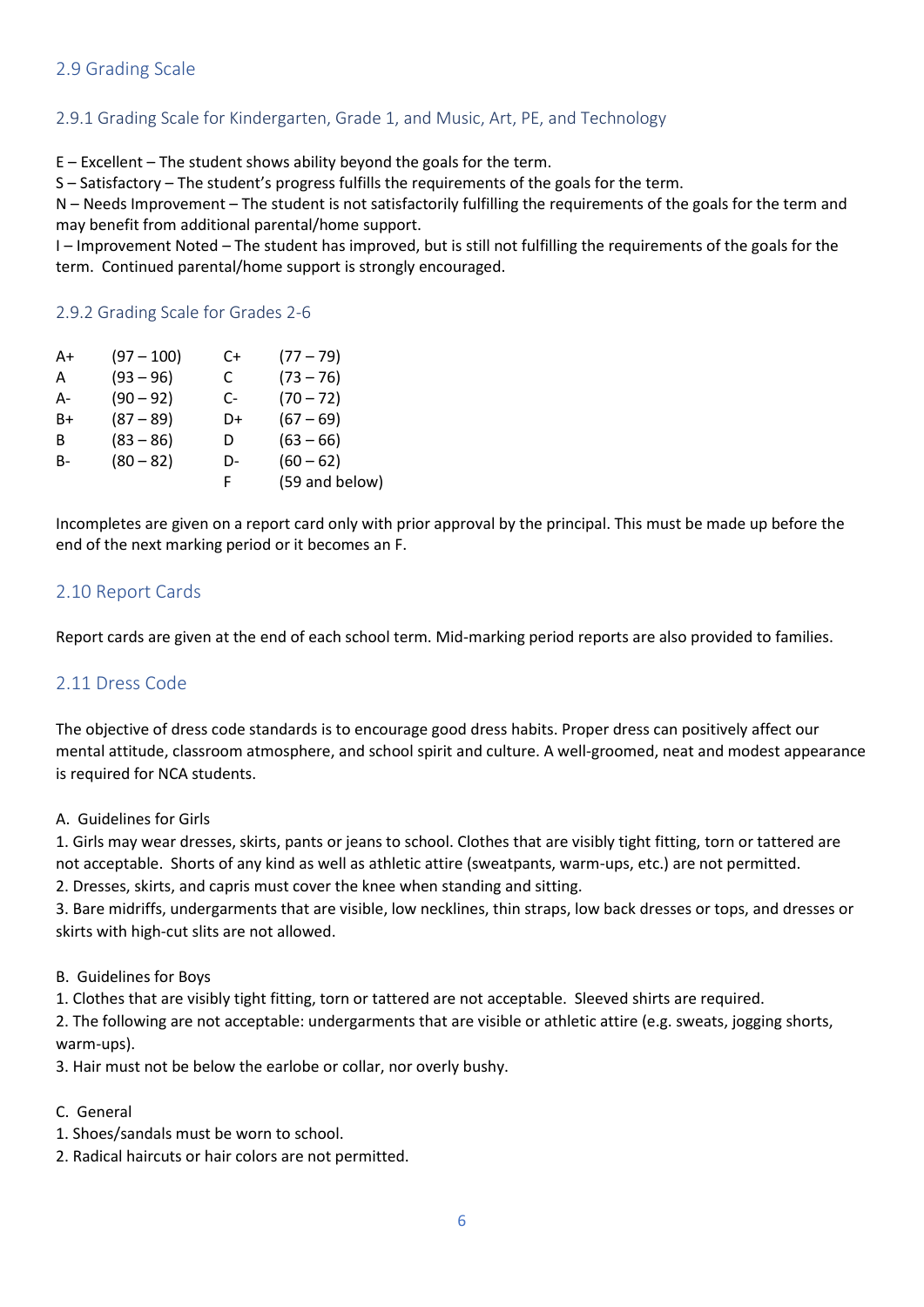3. Students are to wear designated PE attire, including sun hats, for secondary PE classes. PE uniform shirts are not to be worn to classes other than PE. Elementary students may wear sports shorts to the knee and a t-shirt for PE if they wish.

4. Students may not wear hats, visors or caps in school buildings or in chapel.

5. Dress wear for special activities and exceptions for dress-up days will be determined by the administration.

6. The staff and administration reserve the right to ask any student to change their clothing or hairstyle if it is not in agreement with the standards or expectations outlined above.

# <span id="page-6-0"></span>2.12 Classroom Expectations

#### Classroom Buildings

- 1. There should be no running or horse-playing in the classroom buildings.
- 2. After class hours students are not to be in the buildings unless they are studying with a teacher's permission.
- 3. Students are to stay out of the building during morning recess and lunch hour.
- 4. Students are not to be in the buildings before classes unless a teacher is in the building.
- 5. There should be no playing under the high school building.

#### General Classroom Rules

- 1. A student must get permission from a teacher before leaving a class for any reason.
- 2. If a student cannot participate in PE class, he must turn in a written excuse from his parent to the PE teacher before class begins.
- 3. Elementary teachers will generally not require students to type reports. Limited exceptions may be made with the approval of the administration.
- 4. Gum chewing is not allowed in any school building.
- 5. Apart from shoes worn to school, students are requested to bring additional inside footwear to use in the classrooms.
- 6. Each student should bring a book bag, backpack, or equivalent for carrying his work to and from school.

# <span id="page-6-1"></span>2.13 Education Special Services

NCA has a pullout program for students that may need some assistance due to a learning difficulty. When there are qualified ESS therapists at the school, they can do evaluations to see if NILD ESS programs would be appropriate for a student.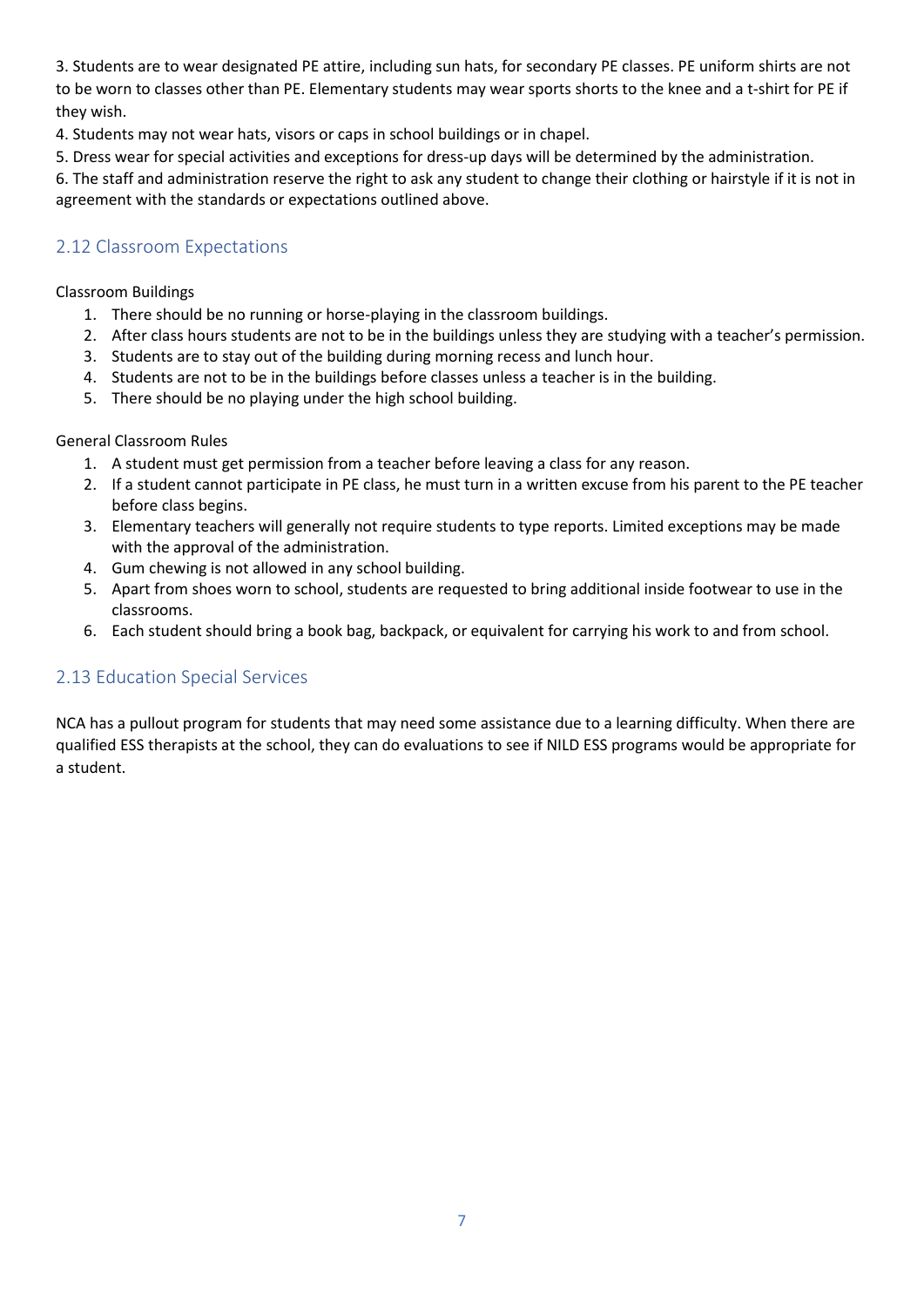# <span id="page-7-0"></span>3 School Property and Facilities

# <span id="page-7-1"></span>3.1 Elementary Library

NCA currently has two libraries with a combined collection of over 23,000 books as well as periodicals, maps, and DVDs. Library hours are posted on the main library door. Contact the elementary librarian for more information.

The elementary classes have a weekly library checkout time. Students may borrow two items for one week at a time. Materials can be returned to the elementary librarian during library hours or placed in the drop box just outside the door when the library is not open. Materials must be presented to the librarian for renewal.

## <span id="page-7-2"></span>3.2 Damage to Library Materials or School Property

Library materials or school property that has been lost or damaged will be charged to the responsible student's family.

## <span id="page-7-3"></span>3.3 Gymnasium Expectations

- 1. No climbing in the gym.
- 2. No playing on the stage.
- 3. Bicycles, tricycles, motorbikes and the like are not allowed in the gym.
- 4. The gym is considered a shared-use facility with Lapilo Center. All users are asked to exercise courtesy and caution while sharing this facility. All non-booked times are considered "OPEN-USE" times.
- 5. No animals are allowed in the gym.
- 6. Chairs should be used only for their intended purpose.
- 7. The following are not allowed to be played with in the gym: rocks, baseballs, and softballs.

Remember that gym use is a privilege. We each have the responsibility to respect mission property and other people's desire to play in the gym as well. Requests for booking the gymnasium shall go to the high school office.

#### <span id="page-7-4"></span>3.4 Lost and Found

Lost and found items will be held in the elementary office. Please check regularly for missing items. Any unclaimed items will be disposed of during Christmas break and at the end of the school year.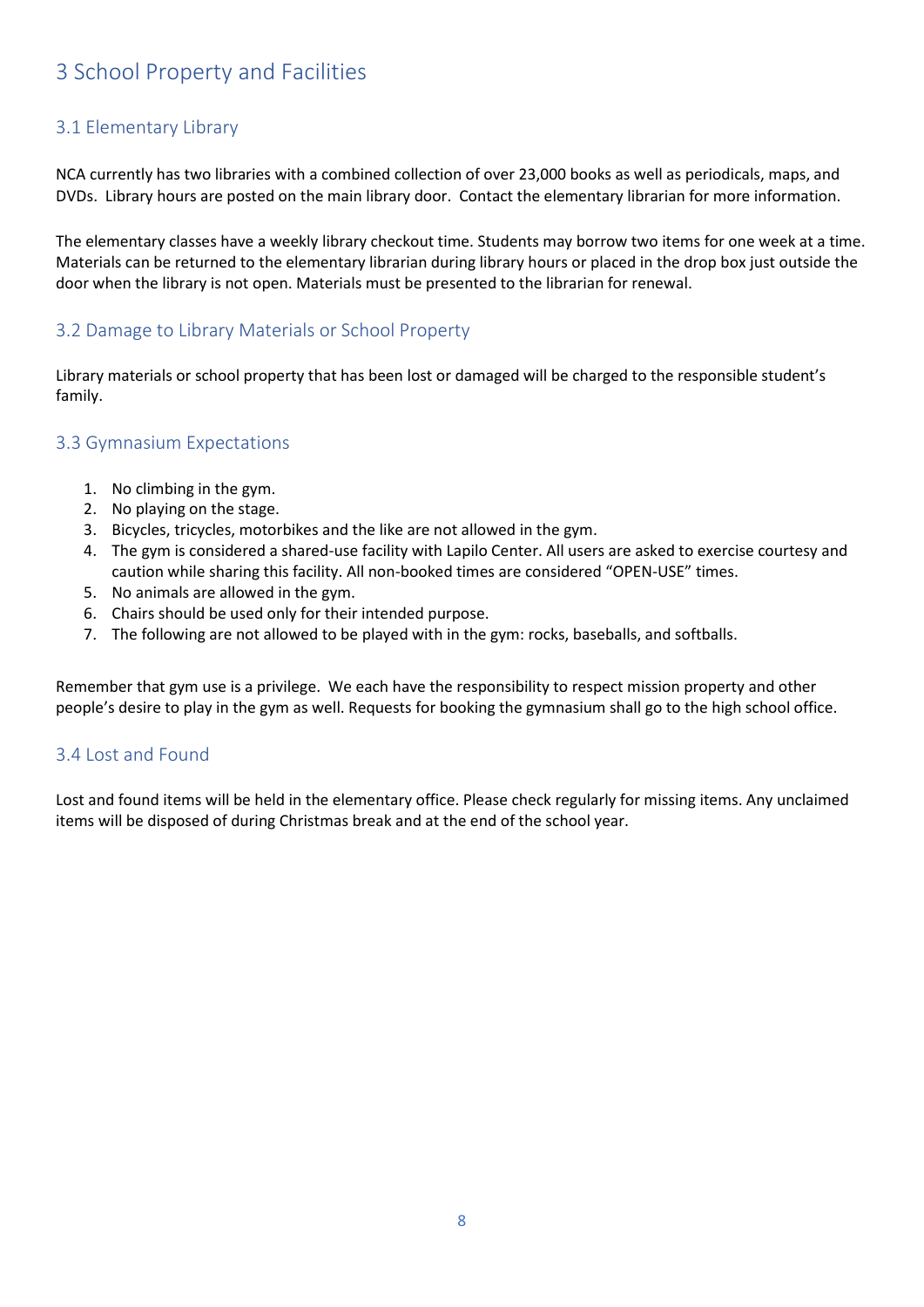# <span id="page-8-0"></span>4 Miscellaneous

# <span id="page-8-1"></span>4.1 Communication with Teachers and School Administration

Visitation: Parents are encouraged to visit with the teacher during each term, even if no specific need arises. You, the parents, have input into the strengths and weaknesses of your child that could be of great help to the teacher's understanding of the child. Also, it can be an encouragement to a teacher to have you come and mention things you appreciate about his/her teaching. For matters of policy, curriculum, special testing, special needs, or general school areas, an administrator is glad to meet with parents.

Parent-Teacher Fellowship: At the beginning of the year, these meetings are held to identify the materials students will use and topics that will be taught at each grade level.

Mid-marking Evaluations: In the middle of each marking period, an evaluation is done for each student, reflecting the grade they would receive for that marking period should they continue at the present progress. As this is an excellent time to alter a poor direction, we like to use this time for parent-teacher conferences in grades K-6. During term one or two a conference is expected to take place for each child.

# <span id="page-8-2"></span>4.2 Parent-Teacher Conferences

There are a variety of reasons that a parent-teacher conference may be requested. One goal we have for parentteacher conferences is to help the parents see the child as the teacher sees them in a group context, and for the teacher to view the child as the parent sees them. Another would be to inform you of the child's progress halfway through the first term. At that time, the teacher will be showing you the child's papers or reports to document exactly how the child is doing. Occasionally there may be a specific problem that you as a parent have noticed. You may plan a time to discuss this with the teacher after school or during a planning period.

When preparing for a conference please keep in mind that we are all human and need much understanding and grace. If you have a concern or question, state it in a humble, straightforward way acknowledging that there may be more to the situation than you know. Spend time in prayer for your child's teacher, seeking discernment and understanding.

Feel free to visit with the principal for assistance in meeting the needs of your child.

#### <span id="page-8-3"></span>4.3 Assemblies

Generally, the elementary school has two assemblies each term. Parents and younger siblings are welcome to come. The second assembly of each term is when grade levels share something that they have learned in class.

Dates of assemblies are available via News and Notes and on the NCA website.

#### <span id="page-8-4"></span>4.4 Traditional School Events

The following are some events which may occur during the school year:

- Reading Festival During term three the elementary school has two weeks to focus on reading. During the two weeks there are many activities that encourage the students to read such as skits, goals, dress-up days and more.
- Open House In May the classes open their doors before the assembly to have parents come in and see what they have been working on that year.